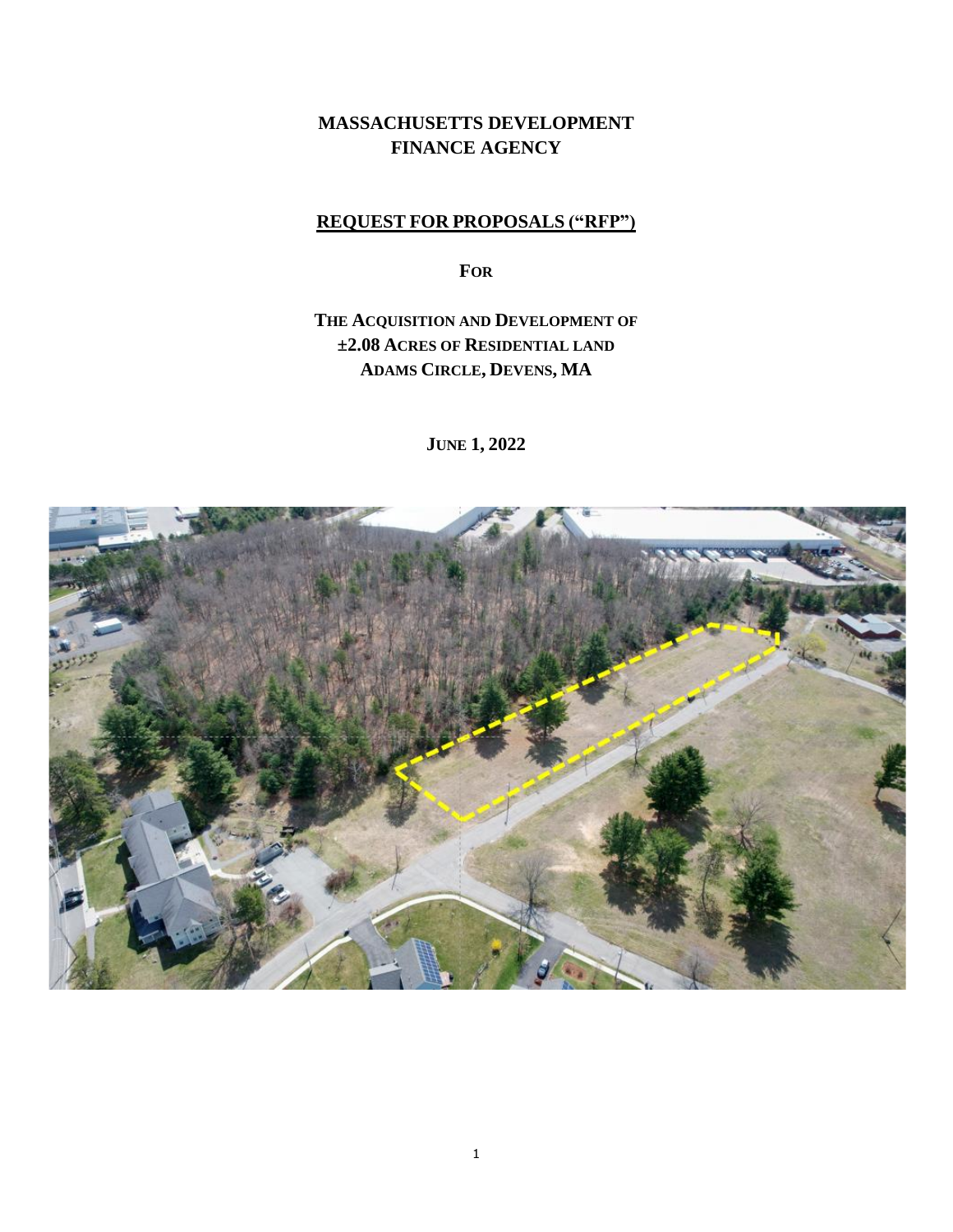## **TABLE OF CONTENTS**

| 2.               |  |
|------------------|--|
| 3.               |  |
| $\overline{4}$ . |  |
| 5.               |  |
| 6.               |  |
| 7.               |  |
| 8.               |  |
| 9.               |  |
| 10.              |  |
| 11.              |  |
|                  |  |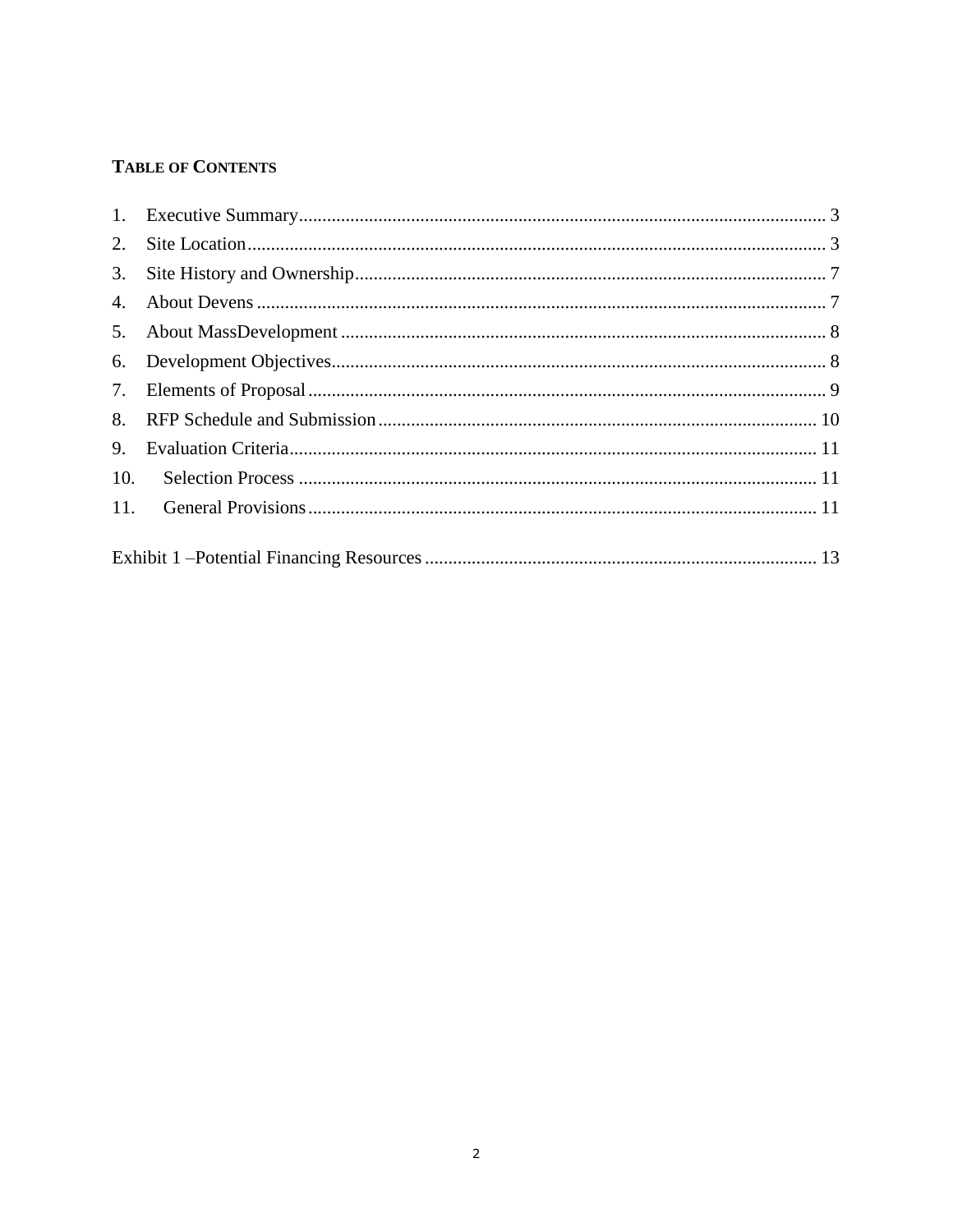#### <span id="page-2-0"></span>**1. EXECUTIVE SUMMARY**

The Massachusetts Development Finance Agency ("MassDevelopment" or "Agency") is seeking a qualified developer to develop twelve units of housing on an approximately 2.08-acre vacant parcel of residentially-zoned land on Adams Circle within the Devens Regional Enterprise Zone.

Consistent with MassDevelopment's development objectives, the twelve units shall consist of energy-efficient multi-family buildings or connected townhomes including three low-income, moderate-income or special needs units. The building's architecture should complement the surrounding homes and landscape. MassDevelopment strongly encourages diverse development teams to submit responses to this RFP.

The development site (the "Site" or "Project Site") is a 90,725 square foot vacant parcel located on the eastern edge of Adams Circle backing up to a wooded hill. These twelve units of housing represent the next step in the redevelopment of Adams Circle as well as the final twelve units allowed under Devens' 282-unit housing cap.

The site offers convenient access to Boston, Cambridge, Worcester and the I-495 corridor. The MBTA's Fitchburg Line commuter rail, with stops in Ayer and Shirley, offers hourly service between Mount Wachusett Station and Boston's North Station. Future residents of these homes will benefit from Devens' first-class public services including an education contract with the highly-regarded Town of Harvard Public School system.

MassDevelopment invites interested parties ("Respondents") to submit responses to this RFP detailing their proposed development plan, outlining how the proposal will benefit the surrounding area, and providing a financial analysis that identifies funding sources as well as financial assistance that the Commonwealth, the Agency, or another entity could provide. Responses are due by 5:00 p.m. on July 21, 2022.

### <span id="page-2-1"></span>**2. SITE LOCATION**

Devens is a Regional Enterprise Zone created by an Act of the Massachusetts legislature (Chapter 498) in 1993. Located north of Route 2 and about five miles west of I-495, Devens consists of 4,400 acres of land within the historic boundaries of the Towns of Harvard, Ayer and Shirley although the development site itself is located entirely within the historic boundaries of the Town of Harvard. Devens is approximately 45 miles from Boston, 35 miles from Cambridge and 30 miles from Worcester. The site is approximately two miles from the downtown Ayer commuter rail station on the Fitchburg Line.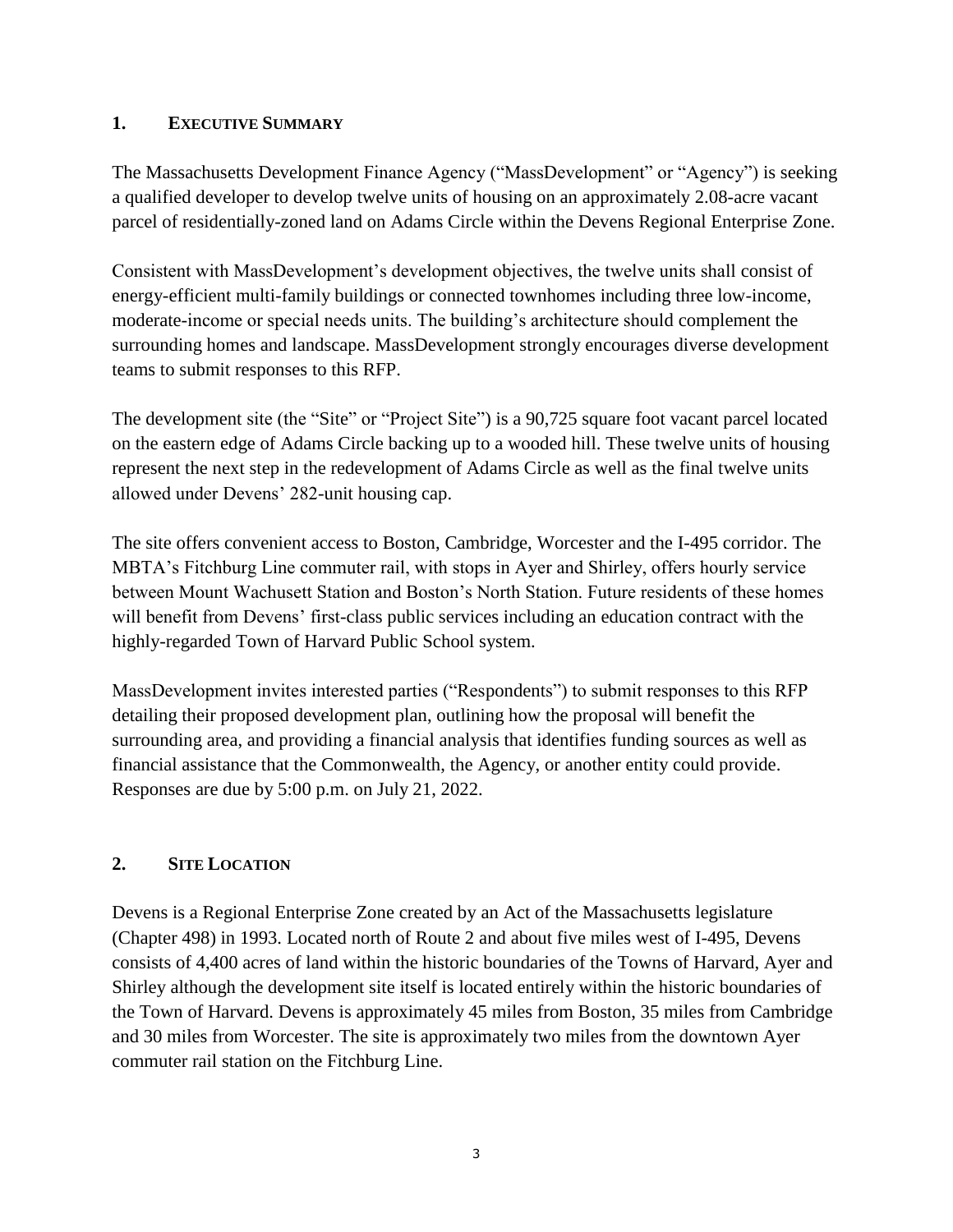

**Figure 1.** Devens is located approximately 45 miles northwest of Boston off of Route 2, five miles west of I-495 and 30 miles north of Worcester.



**Figure 2.** Devens is comprised of 4,400 acres of land within the historic boundaries of the Towns of Ayer, Harvard and Shirley. MBTA commuter rail stations in Ayer and Shirley provide easy access to Cambridge and Boston.

The development site is located along the easterly edge of a former Army housing area known as Adams Circle, which sits in the middle of Devens. The site is generally rectangular, with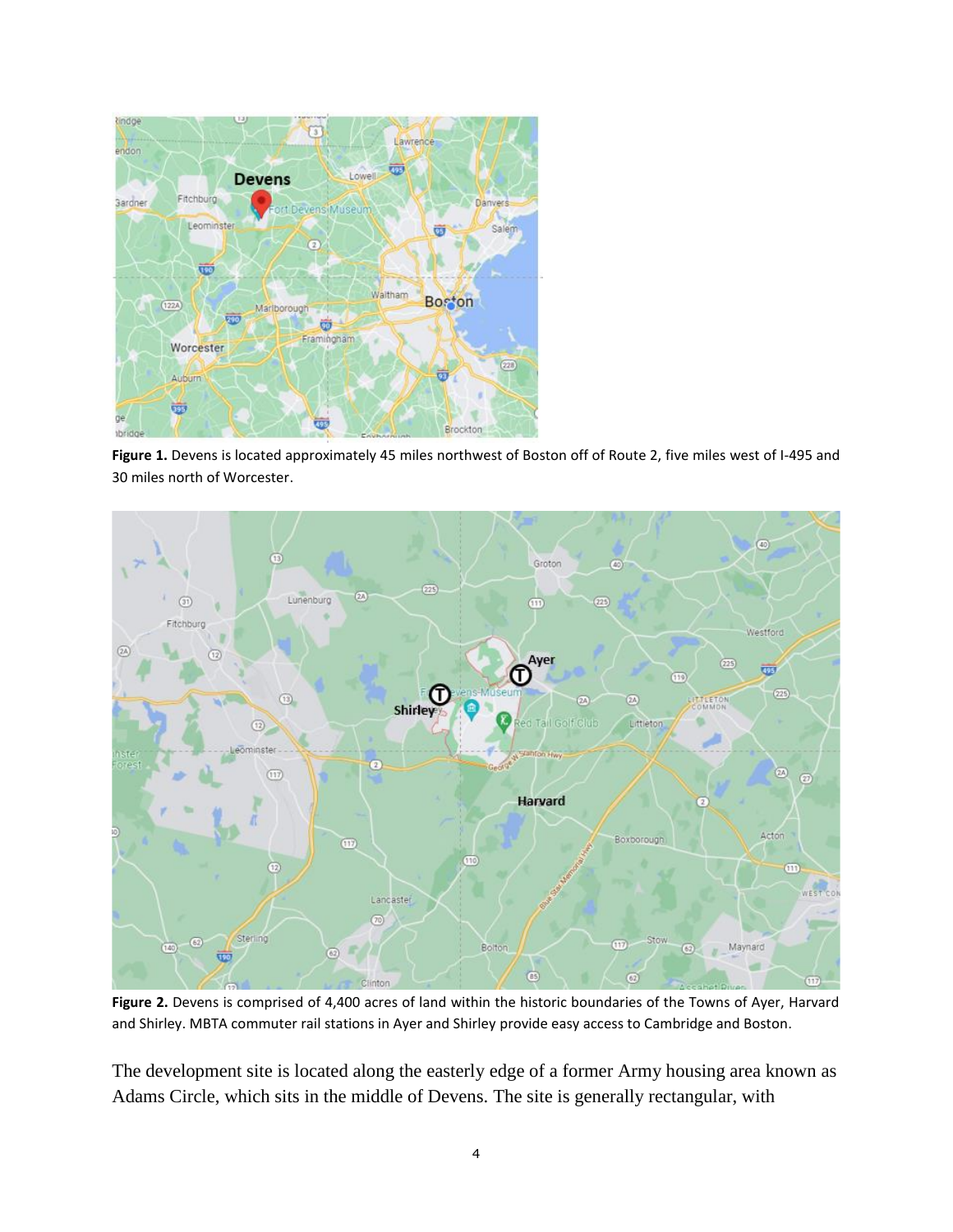approximately 600 feet of frontage on Adams Circle and 145 feet in depth. The site is bounded to the north by several net-zero energy single-family homes built by Transformations Inc. in 2011 and Transitions, a thirteen-unit shelter for homeless mothers and children operated by Our Father's House. To the east is a large wooded hillside that will remain undeveloped. To the south and east lie the balance of the undeveloped Adams Circle area which will likely be redeveloped in the future. The Willow Brook runs from south to north just west of the property and separates Adams Circle from the Jackson Road corridor. The site is generally level.

The Adams Circle roadbed remains in place and open to traffic as a public roadway. MassDevelopment will determine if road repairs or improvements such as milling and overlaying are needed and will fund and implement any necessary work. Similarly, MassDevelopment will review existing utilities serving the site—water, sewer, gas and electric—and will fund and implement any necessary upgrades.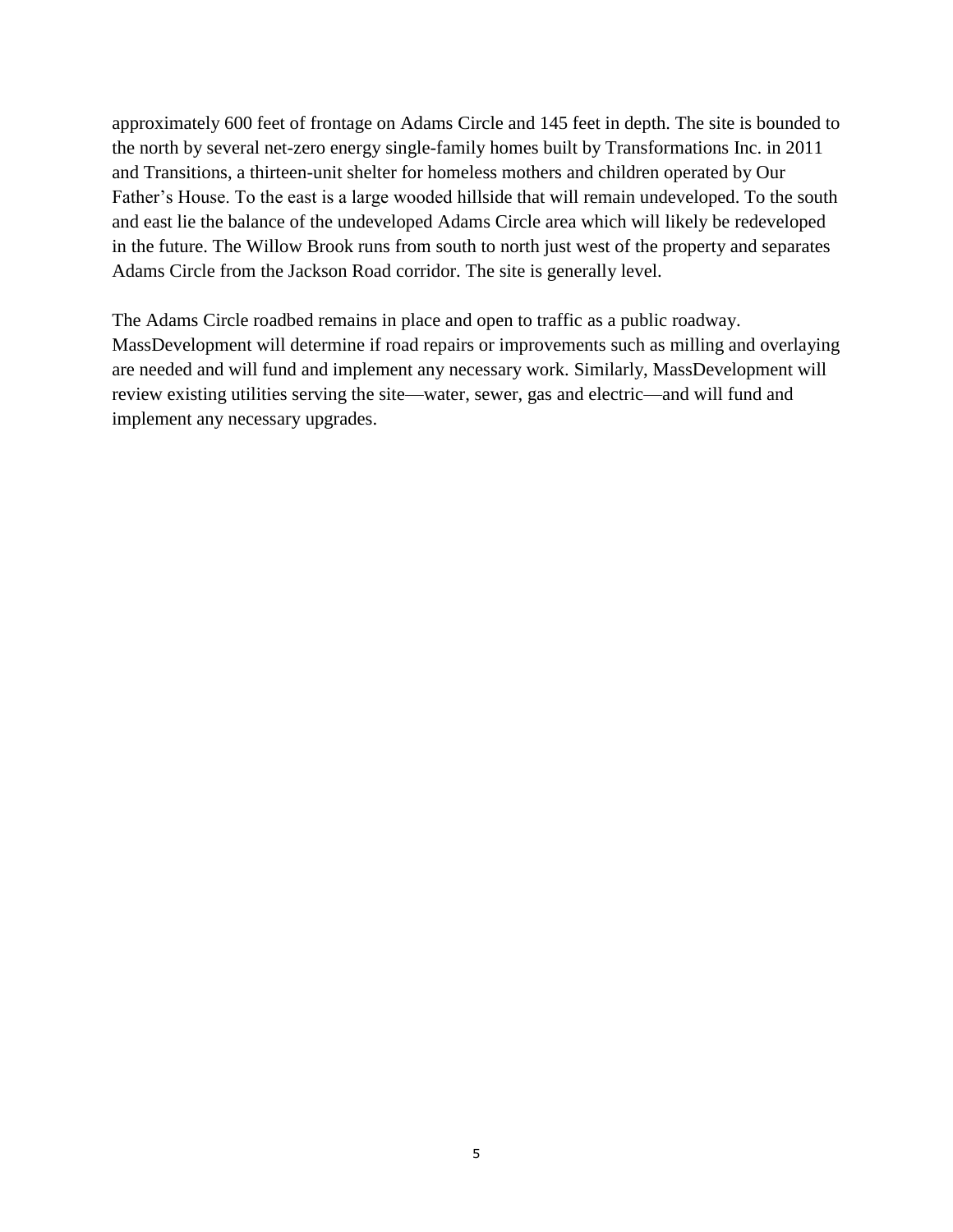

**Figure 3.** The development site is outlined by the red dashed line.

All access to the site is off of Cavite Street to the north. Through access to Barnum Road formerly existed and may still appear on on-line maps but access has been discontinued. The Site is within easy walking distance of Devens amenities including Rogers Field (former Army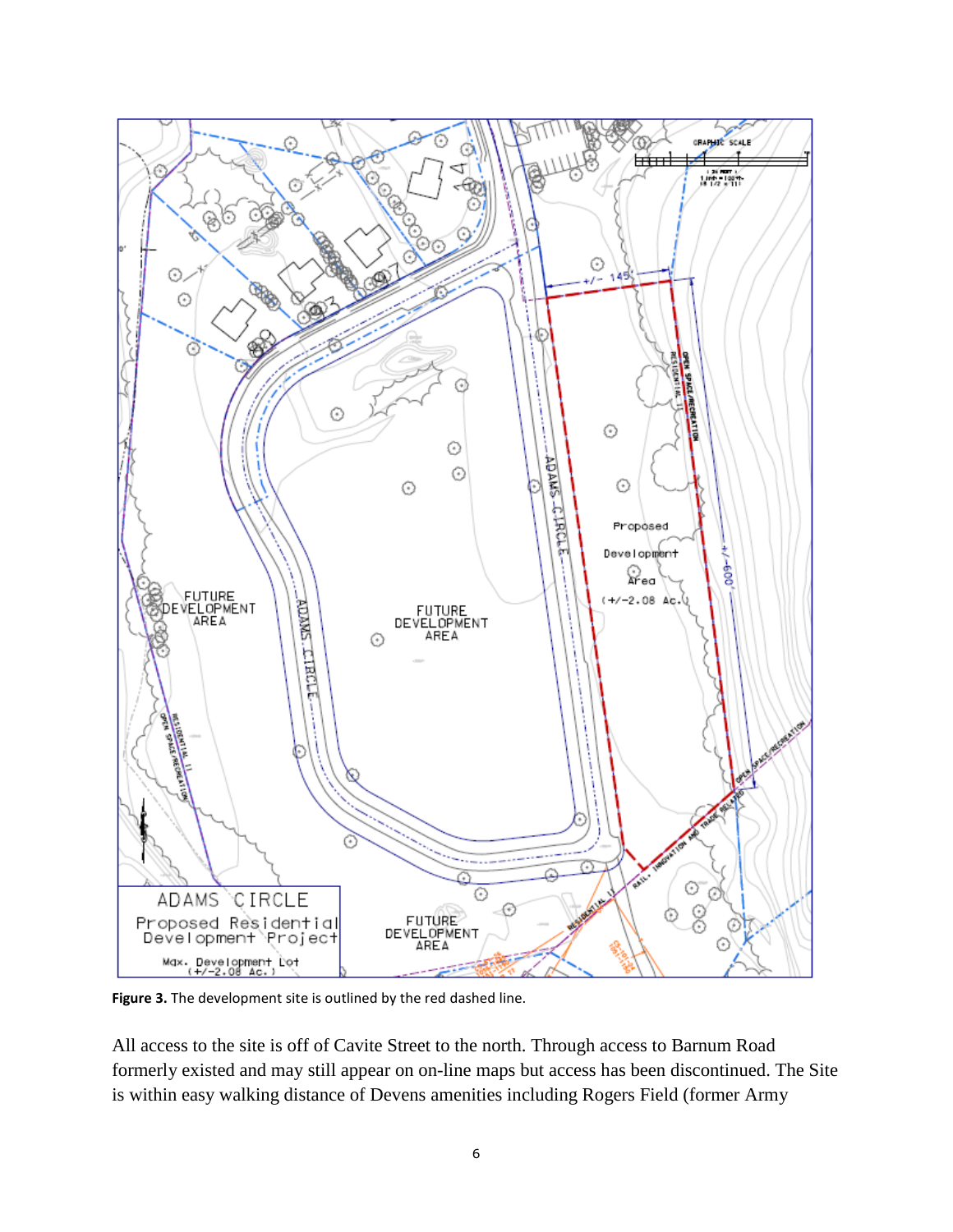parade ground and home to an extensive schedule of weekend athletic events) and the Devens Common Center offering a variety of services including multiple restaurants, a pizza place, a Dunkin Donuts, a bank and a dry cleaners. Somewhat further afield, Devens offers additional recreational amenities including a first-rate golf course, a lake for swimming and fishing and an extensive network of walking trails.

### <span id="page-6-0"></span>**3. SITE HISTORY AND OWNERSHIP**

The land comprising Camp Devens was acquired from local landowners by the United States Army in 1917 for use as a "temporary cantonment" and served a major role in the demobilization of soldiers returning home from the First World War. Appropriations were made for the permanent construction of buildings in 1927 leading to Camp Devens becoming Fort Devens, the headquarters of the Army in New England. After decades of service, Fort Devens was largely closed in 1996 although a large training area remains in operation south of Route 2. The 4,400 acres of surplus property north of Route 2 were purchased by the Massachusetts Government Land Bank shortly after the base closed. MassDevelopment, a quasi-public economic development agency of the Commonwealth of Massachusetts and a successor agency to the Government Land Bank, has served as the Local Redevelopment Authority for Fort Devens since then.

Adams Circle was developed as an Army housing area in approximately 1955-1960. MassDevelopment determined that these buildings were not reusable and demolished them in 2007-2008. For reasons unknown, the 1994 Devens By-Laws and Reuse Plan had zoned almost the entirety of Adams Circle, including the development site, for open space uses. This was corrected via a 2015 zoning change that rezoned the site for residential purposes.

### <span id="page-6-1"></span>**4. ABOUT DEVENS**

As mentioned previously, Devens is a Regional Enterprise Zone established by the Massachusetts Legislature. It is not an incorporated municipality although in many ways it functions as one. MassDevelopment collects taxes at Devens and provides almost all municipal services at Devens either directly or through contract with the surrounding municipalities and other providers.

Education is provided for Devens students through a contract with the Town of Harvard's highly-regarded public school system. Police services are provided through a contract with the Massachusetts State Police. Fire and ambulance services are provided by a full-time fire department on the MassDevelopment payroll. Similarly, the Department of Public Works are MassDevelopment employees.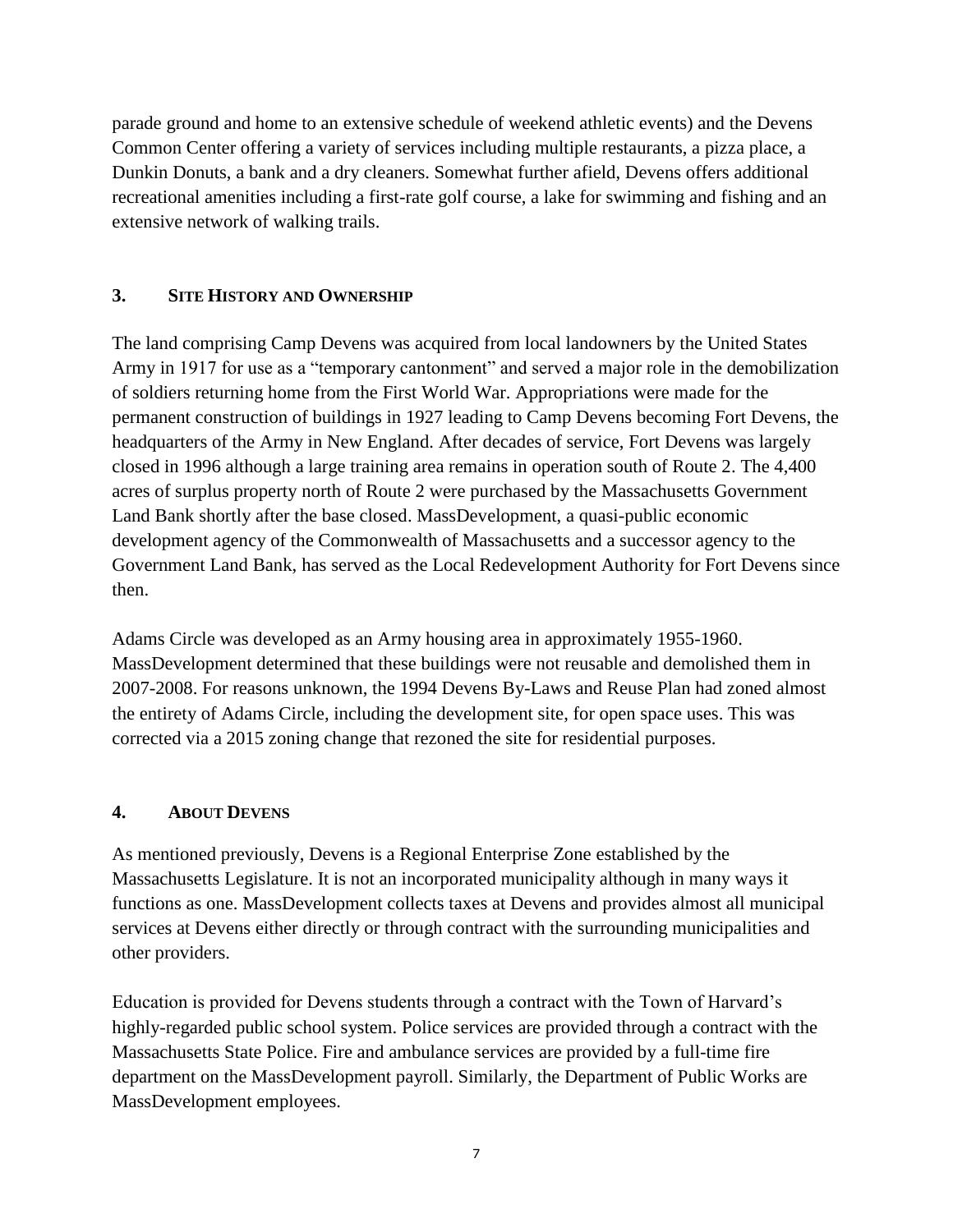MassDevelopment operates the utility systems at Devens in the manner of a municipal light plant. Devens Utilities provides residential and commercial users with high-quality, competitively-priced water, sewer, electric and gas service.

Devens also benefits from a streamlined development review process managed by the Devens Enterprise Commission (DEC). The DEC and its full-time staff handle the typical duties of a Planning Board, Zoning Board of Appeals, Board of Health and Building Inspector. The selected developer for this project will be required to secure all applicable permits under the Devens By-Laws and Devens Development Rules and Regulations. For additional information including copies of these documents, please visit the DEC website at [www.devensec.com.](http://www.devensec.com/)

### <span id="page-7-0"></span>**5. ABOUT MASSDEVELOPMENT**

MassDevelopment, the state's development finance agency and land bank, works with businesses, nonprofits, banks, and communities to stimulate economic growth. Through these collaborations we help create jobs, increase the number of housing units, revitalize urban environments, and address factors limiting economic growth including transportation, energy, and infrastructure deficiencies. Formed in 1998, The Agency is governed by an 11-member Board of Directors. MassDevelopment prides itself on a team-oriented, solutions-based approach to economic development. The Agency provides its clients with entrepreneurial solutions to complex real estate projects and creative financing options that create economic opportunities in Massachusetts. Our staff is located in offices throughout the Commonwealth, including a substantial presence in Devens.

### <span id="page-7-1"></span>**6. DEVELOPMENT OBJECTIVES**

Building off of other successful residential projects at Devens, MassDevelopment has multiple goals and objectives for the development of the Adams Circle property. While no project may completely meet each objective, competitive proposals will incorporate elements of each.

- **Housing Types.** The twelve homes may be built in the form of one or more multifamily buildings or as attached townhomes. While single-family housing is allowed under zoning, MassDevelopment will not award the project to a development team proposing single-family homes.
- **Housing Tenure.** The twelve homes may be developed as rental or ownership properties (or a mix of both).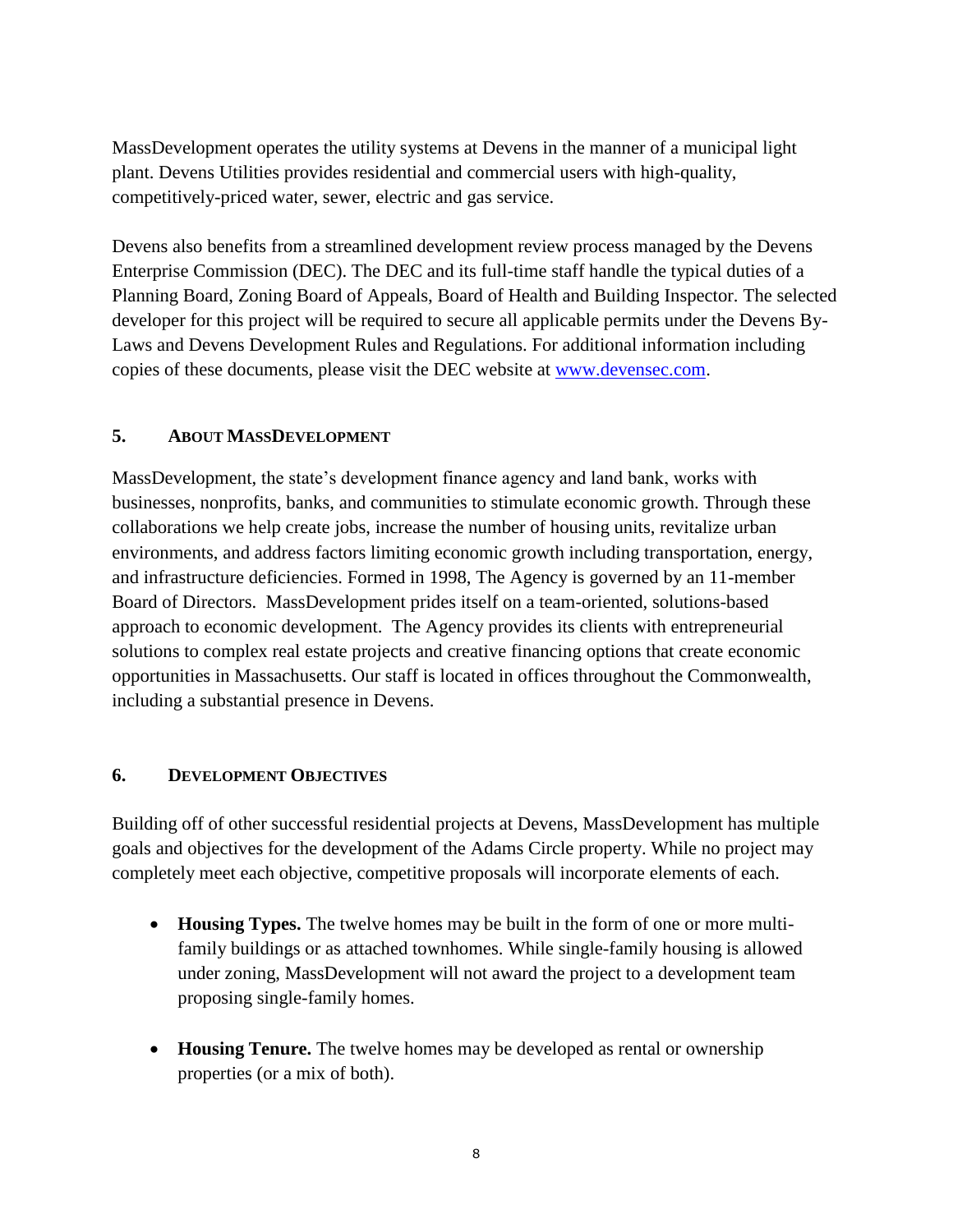- **Affordability.** Devens prides itself on having achieved its goal of approximately 25 percent low-income, moderate-income or special needs housing. Accordingly, this project should incorporate three (3) units of one or more of these types of housing.
- **Developer Team Diversity.** MassDevelopment strongly encourages diverse development teams to submit responses to this RFP.
- **Design.** The design of the twelve homes should complement the surrounding residential architecture and landscape. Innovative design is encouraged.
- Energy Efficiency. At a minimum, the homes should be "net-zero energy possible" (i.e., such that with the addition of photovoltaic panels and/or other renewable energy features, the homes would generate as much energy as they use over the course of a year).
- **Timeline.** MassDevelopment intends that these twelve units of housing shall be fully constructed and tenanted within 18 months of closing on the land.

## <span id="page-8-0"></span>**7. ELEMENTS OF PROPOSAL**

All proposals shall provide information relating to the elements listed below in sufficient detail to allow MassDevelopment to conduct an informed and fair selection process. Proposals should be submitted at**:**

**<https://www.cognitoforms.com/MassDevelopment/ADAMSCIRCLEDEVENSMA>**. Any attachments should be in a searchable pdf format and any Excel spreadsheets should be unlocked with formulas visible. All submissions must, at a minimum, include the following elements:

Development Team

- Proposed development entity
- Qualifications of development team including resumes and relevant past projects

Redevelopment Proposal

- Site plan
- Concept level floor plans
- Concept level building elevations
- Project timeline

Project Financials

• Project budget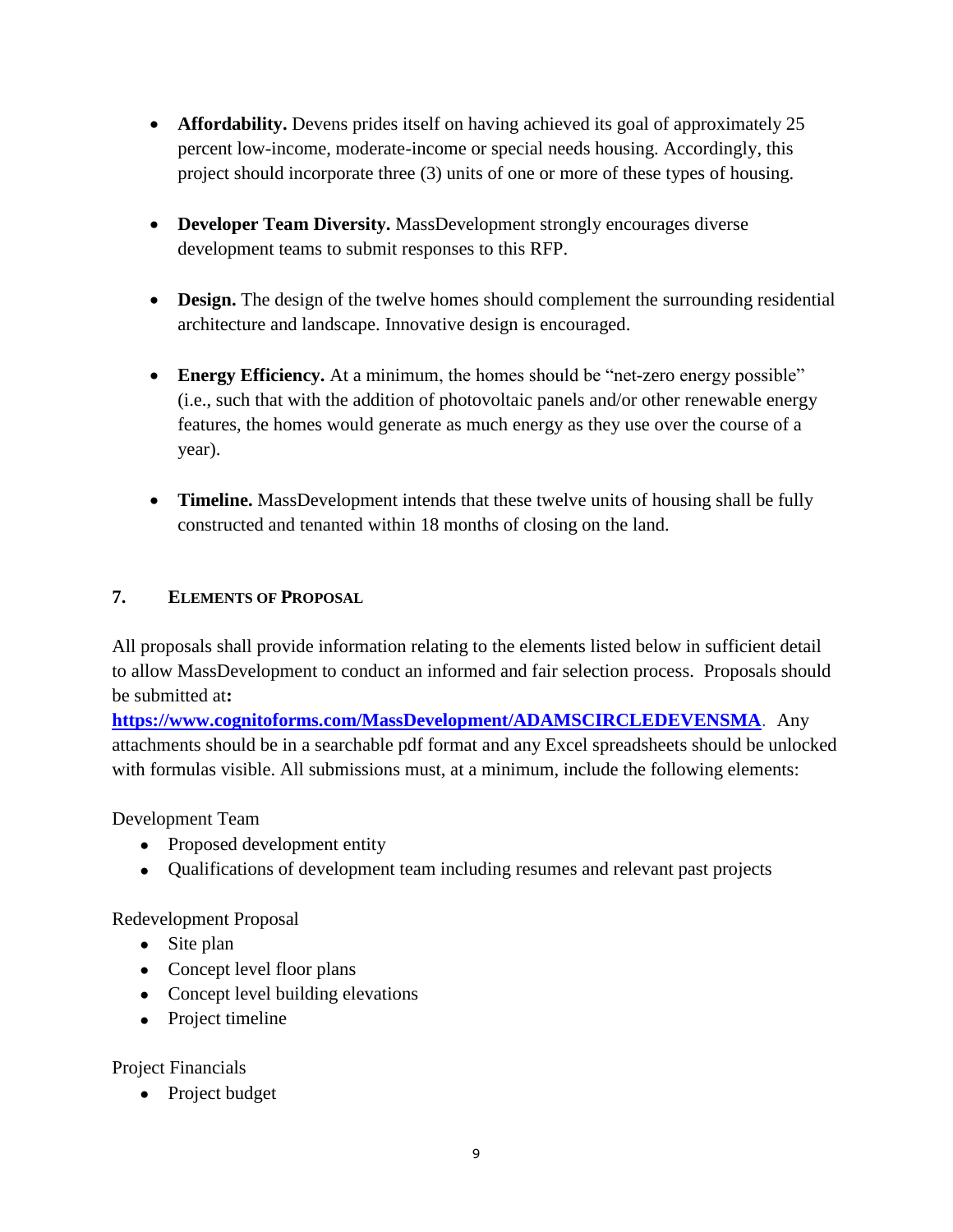- Project Sources and Uses, inclusive of any public subsidy needed
- Financial capacity summary (documentation that the developer has the financial capability to construct the Project. In the event developer intends to finance such costs, provide a loan commitment letter (or preliminary commitment letter) from a lender evidencing the lender's willingness to provide the financing.)
- Revenue and operating assumptions (see pro forma table in the on-line application form)
- Proposed purchase price

### <span id="page-9-0"></span>**8. RFP SCHEDULE AND SUBMISSION**

The selection schedule is as follows:

| <b>RFP</b> Available:          | June 1, 2022                               |
|--------------------------------|--------------------------------------------|
| Developer Site Tour (optional) | June 14, 2022 at 10:00 a.m. (meet on site) |
| Deadline for Questions:        | June 16, 2022 by 5:00 p.m.                 |
| Response to Questions Issued:  | June 21, 2022 by 5:00 p.m.                 |
| Proposal Submission Deadline:  | July 21, 2022 by 5:00 p.m.                 |
| Interviews (If needed):        | TRD                                        |

*MassDevelopment reserves the right to alter the timeline as it deems necessary.*

RSVPs for Developer Site Tour RFP should be sent to: Michelle Hennigar at MHennigar@MassDevelopment.com.

All questions should be submitted in email on or before the date and time above to the above contact. Prospective respondents should note that all clarifications and exceptions must be submitted prior to submission of a proposal. Answers to all questions of a substantive nature will be posted on MassDevelopment's website at [\(https://www.massdevelopment.com/rfp-rfq/\)](https://www.massdevelopment.com/rfp-rfq/). It is the responsibility of respondents to ensure that they receive all information pertaining to this RFP by visiting the website link listed above.

This RFP has been distributed electronically using MassDevelopment's website. It is the responsibility of respondents to check the website for any addenda or modifications to this RFP.

## **Respondents to this RFP must submit their proposals via the online submission form available at:**

**<https://www.cognitoforms.com/MassDevelopment/ADAMSCIRCLEDEVENSMA>**. Responses must be received no later than the date and time stated above. Narrative attachments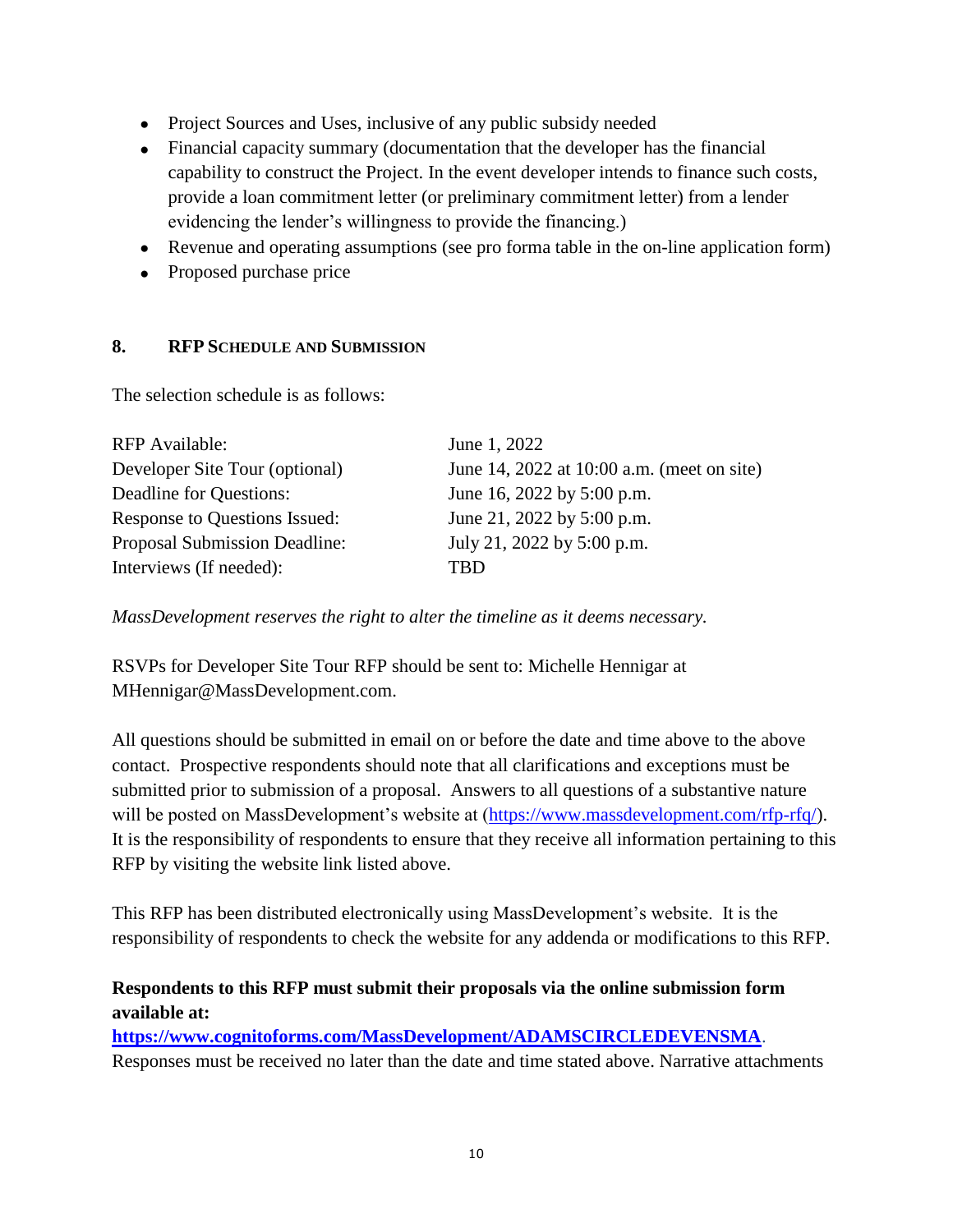should be in searchable PDF format and any Excel spreadsheets should be unlocked with formulas visible.

### <span id="page-10-0"></span>**9. EVALUATION CRITERIA**

MassDevelopment's selection committee will evaluate and compare each submitted proposal using the following evaluation criteria:

- Diverse business participation
- Consistency with MassDevelopment's development objectives
- Financial feasibility
- Development team experience and capacity
- Development timeline

Determination of the successful Respondent(s) will be made using a best value determination with the goal of making an award to the Respondent who is responsible, possesses the management, financial and technical capabilities necessary to fulfill the requirements of this RFP, whose proposal conforms to the RFP's requirements stated herein, and who is judged by an integrated assessment of the general considerations and specific criteria defined in the evaluation criteria set forth herein to be most advantageous to MassDevelopment, with the proposed price and other factors considered.

### <span id="page-10-1"></span>**10. SELECTION PROCESS**

Only responses containing the required Elements of Proposal (Section 7) will be considered for further evaluation.

There will be no public opening of proposals submitted under this RFP. An internal selection committee will be convened to review the submitted proposals, and this committee may or may not contact respondents for further clarification or interviews and may also contact references. The committee reserves the right to identify a "short list" of qualified respondents for follow-up interviews or to make recommendations based on the information contained in the proposals. Instructions for interviews, if required, will be provided to the short-listed firms.

#### <span id="page-10-2"></span>**11. GENERAL PROVISIONS**

a. MassDevelopment reserves the right to reject any or all responses or parts of responses, to solicit new responses, and to enter into an agreement as it deems to be in its best interest.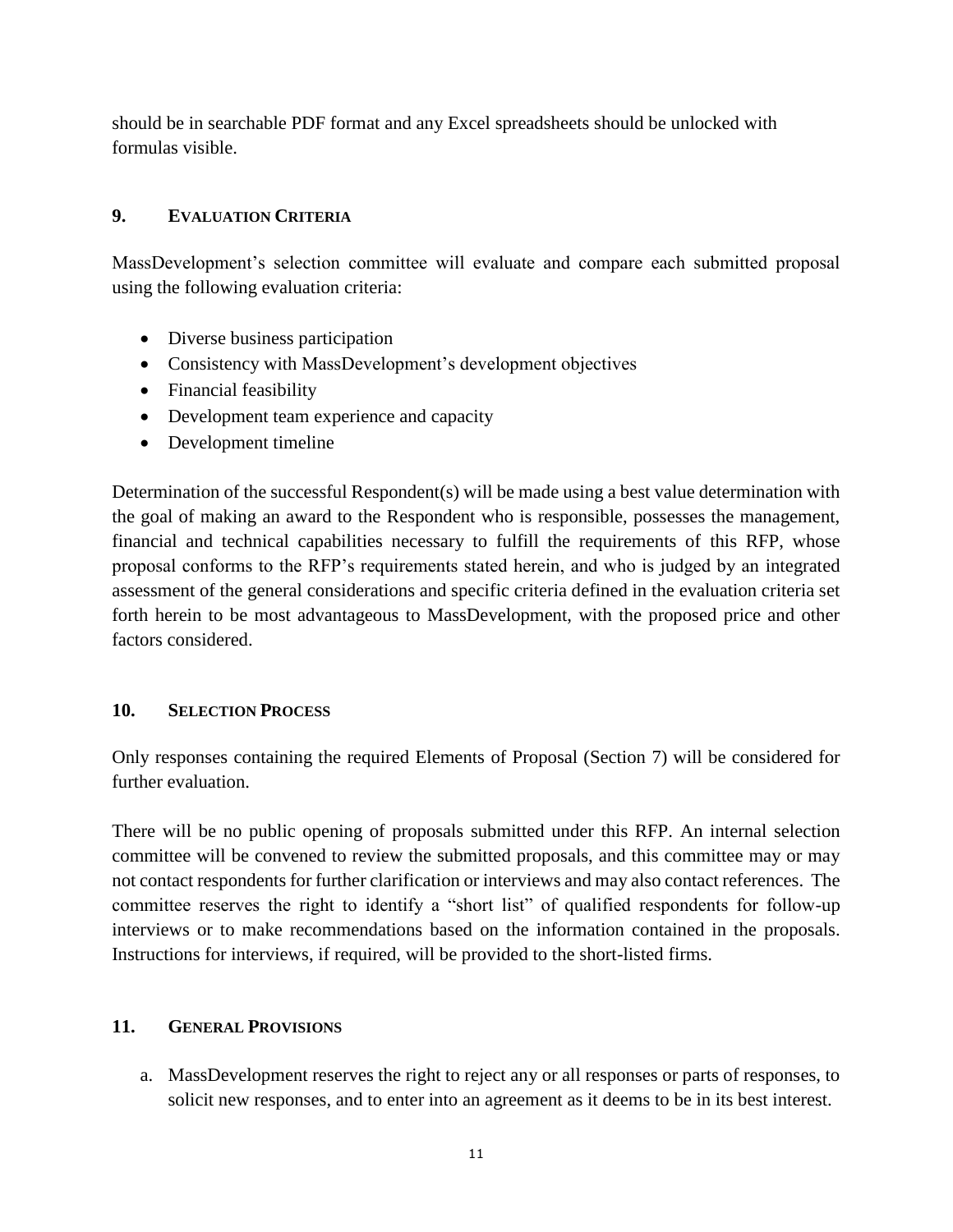- b. Diverse respondents are encouraged to submit responses. No respondent will be subjected to discrimination on the basis of race, color, sex or national origin in consideration of the responses.
- c. MassDevelopment reserves the right to waive any informalities, minor deviations, insignificant mistakes, and matters of form rather than substance and to seek clarification of the proposals, which can be waived or corrected without prejudice to other respondents, potential respondents, or MassDevelopment. No officer or agent of MassDevelopment is authorized to waive this reservation.
- d. A proposal may be modified or withdrawn by a respondent prior to the proposal submission deadline by delivering a written notice to the Agency representative that is authorized to receive questions as set forth in Section 6 above.

DISCLAIMER. This document (the "RFP") does not consist of an offer nor a contract, but is merely an advertisement intended to potentially elicit offers from interested developers. All submissions to MassDevelopment shall become property of MassDevelopment, and will be subject to the Massachusetts public records law (G.L. c. 66, § 10). Respondents to this RFP will not be compensated or reimbursed for any costs incurred in preparing a response. MassDevelopment is not obligated to sell, lease, or otherwise contract for the sale of the subject property or any other services or products described herein. MassDevelopment reserves the right to (1) accept or reject any or all proposals, (2) waive any anomalies in proposals, (3) negotiate with any respondent, and (4) modify or cancel the RFP.